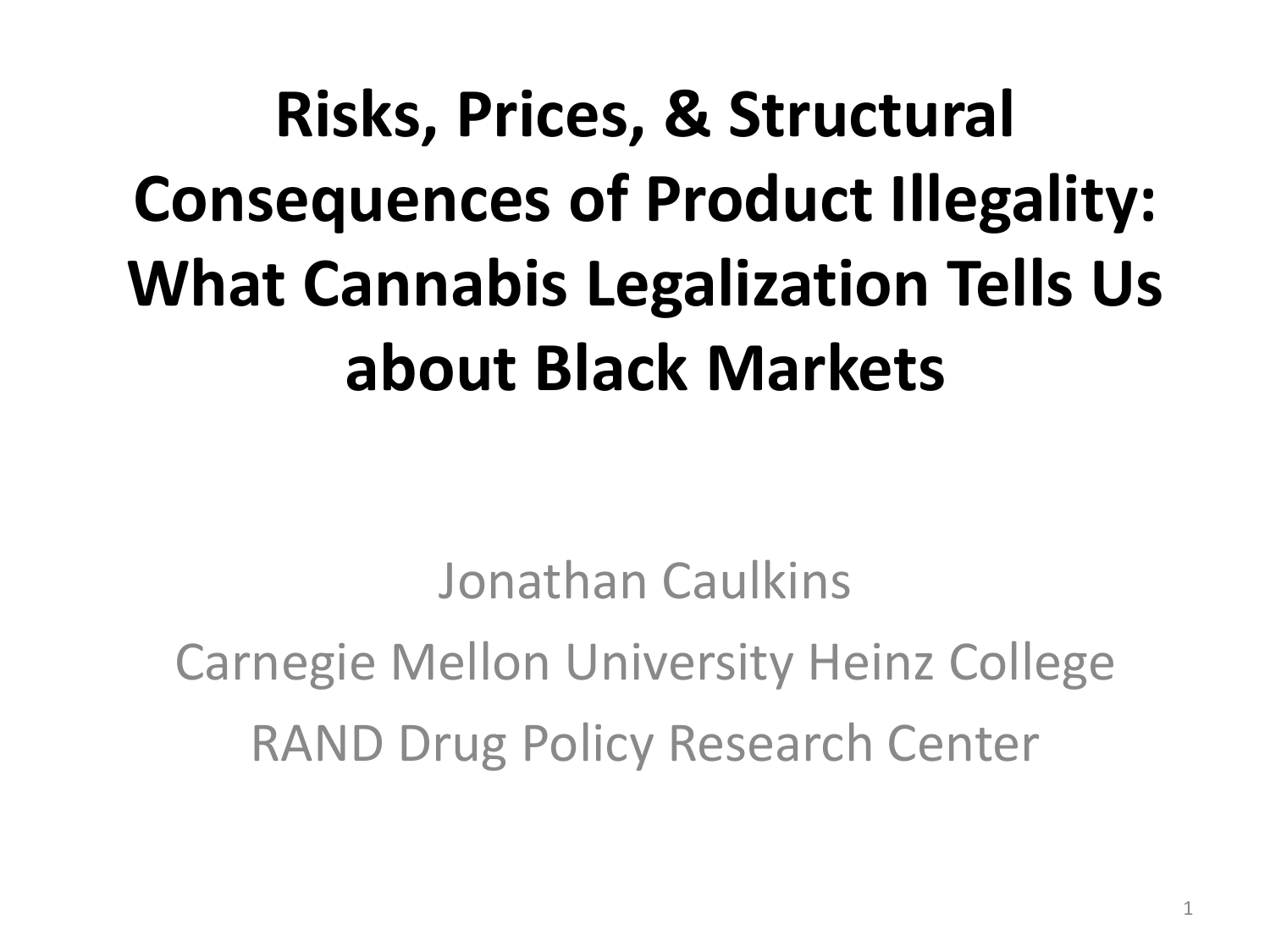#### **#1: Prices of Illegal Drugs Are Often High and That Matters**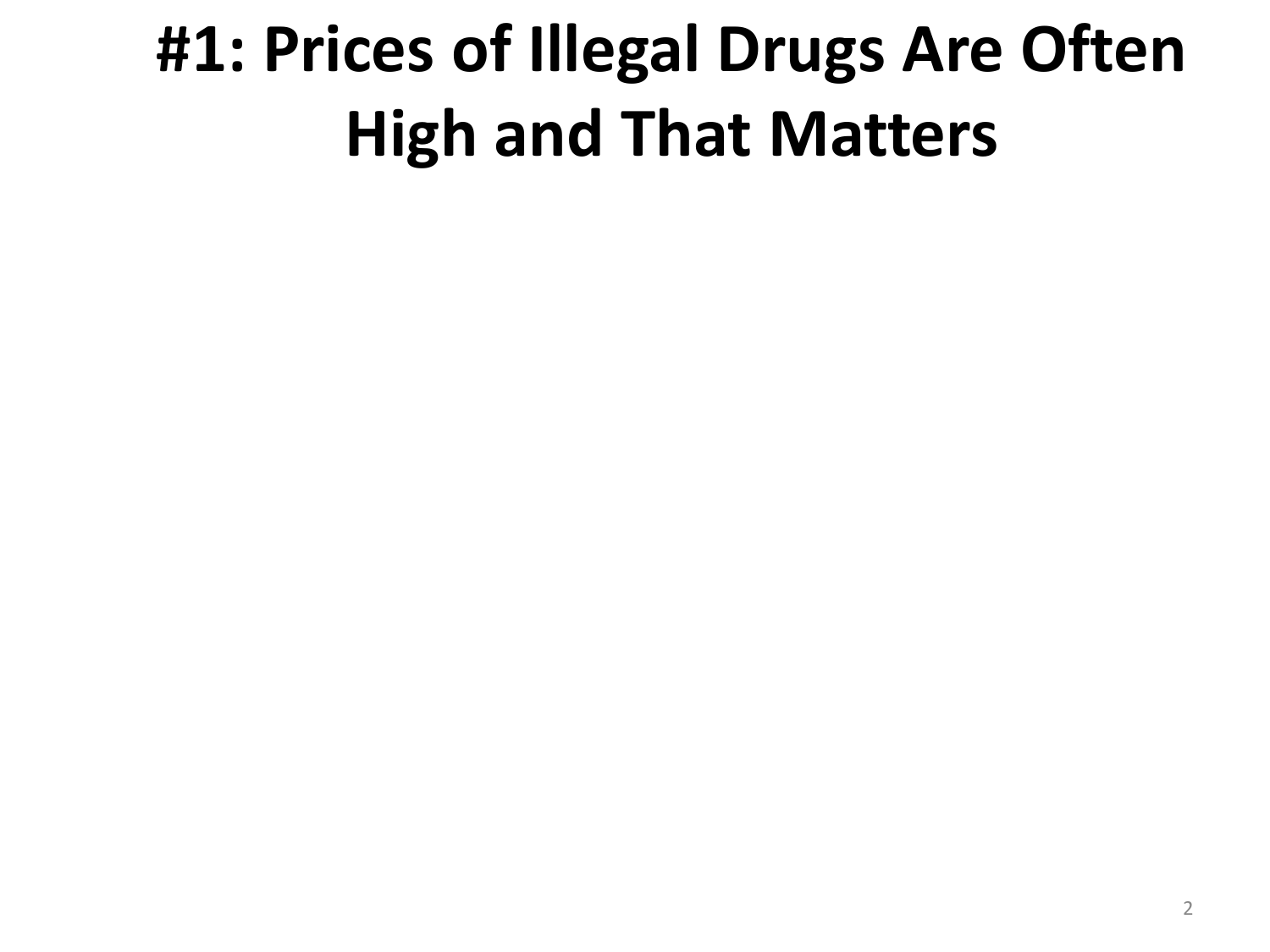## **Heroin and Cocaine In Sweden Are Worth Their Weight in Gold**

**(even at wholesale prices)**

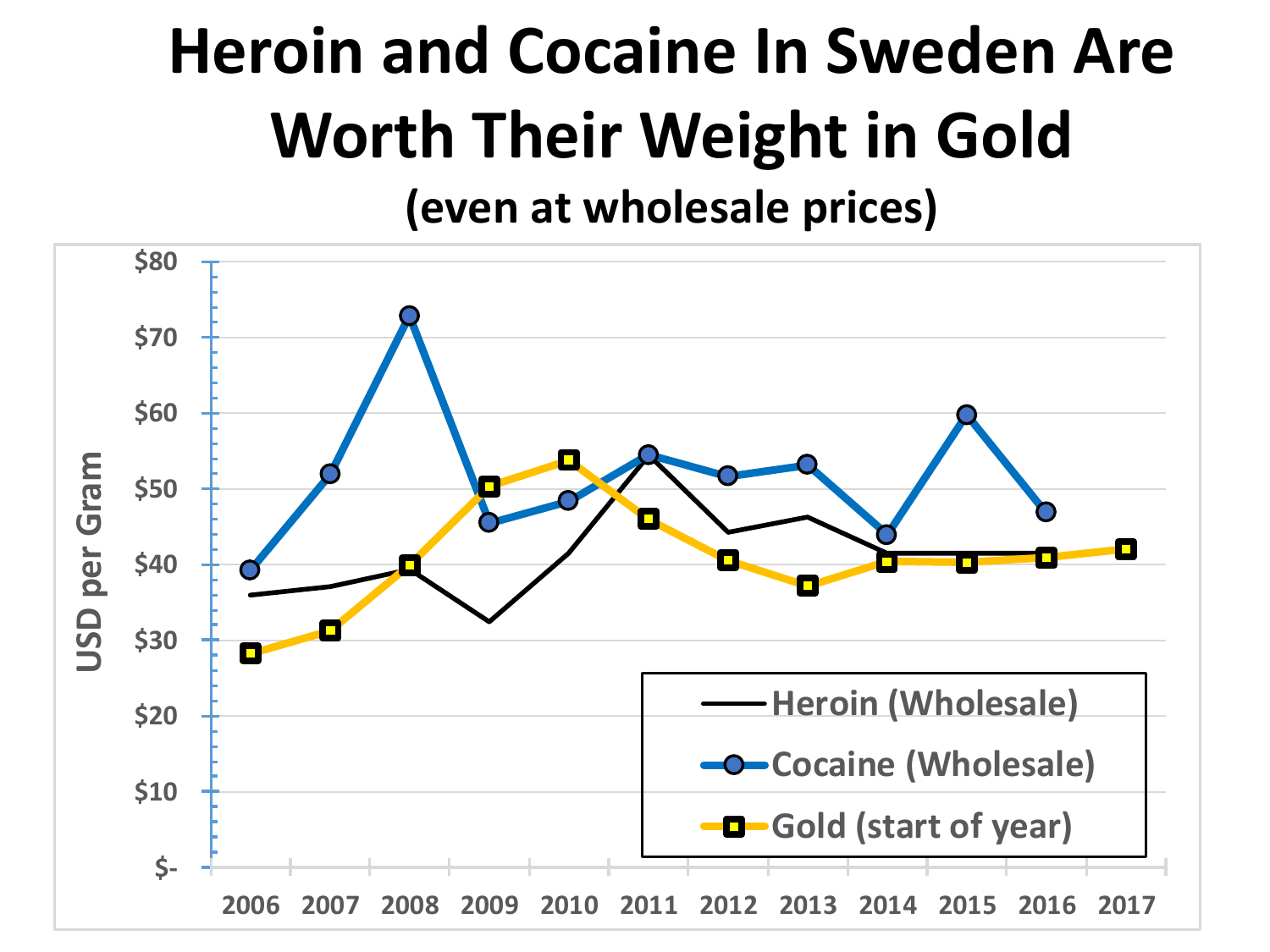#### **At Retail, They Are Dearer than Gold**

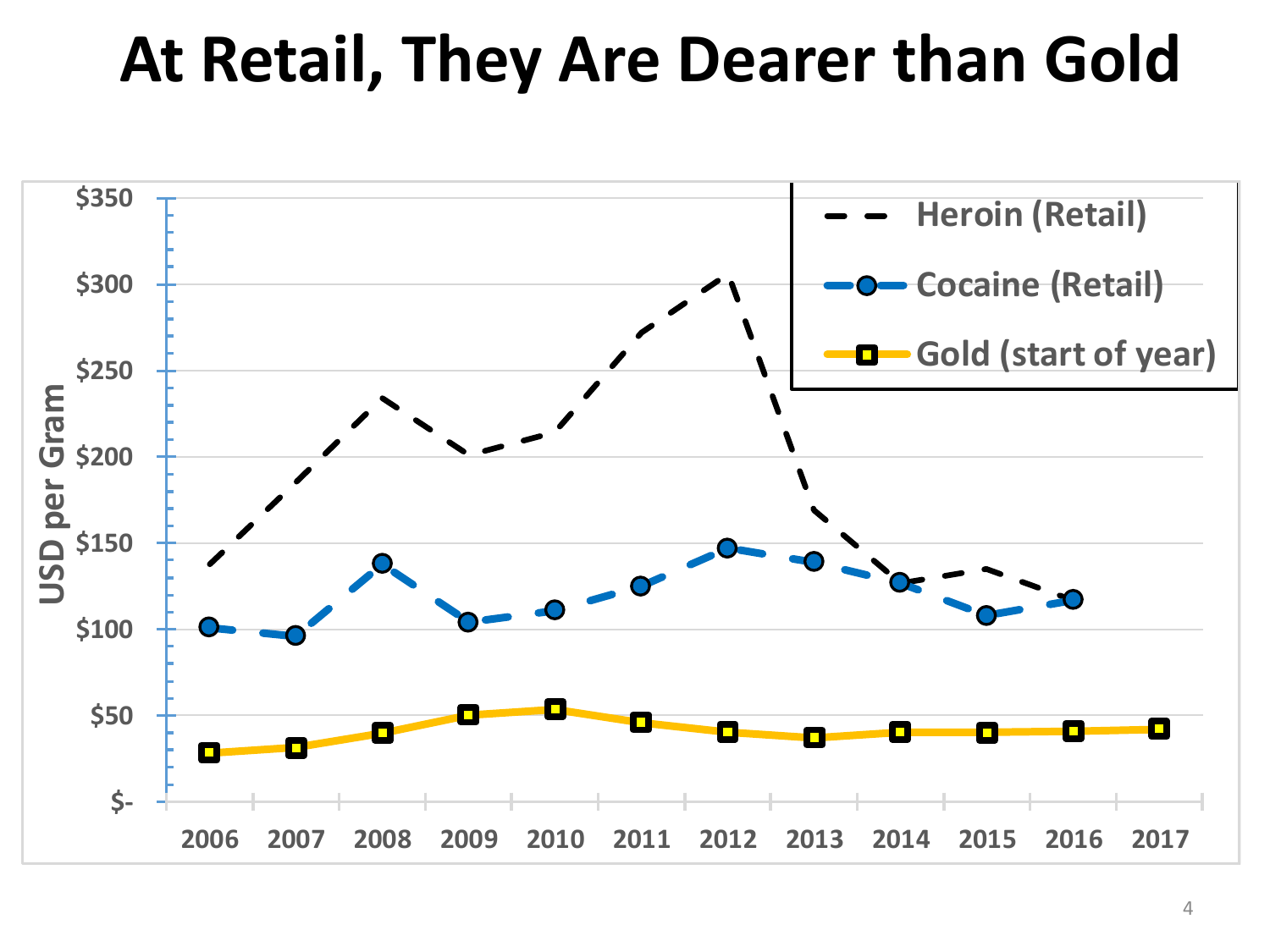#### **Prices Matter: US Cocaine and Heroin ED Mentions Are Inversely Related to (Purity-Adjusted) Prices**

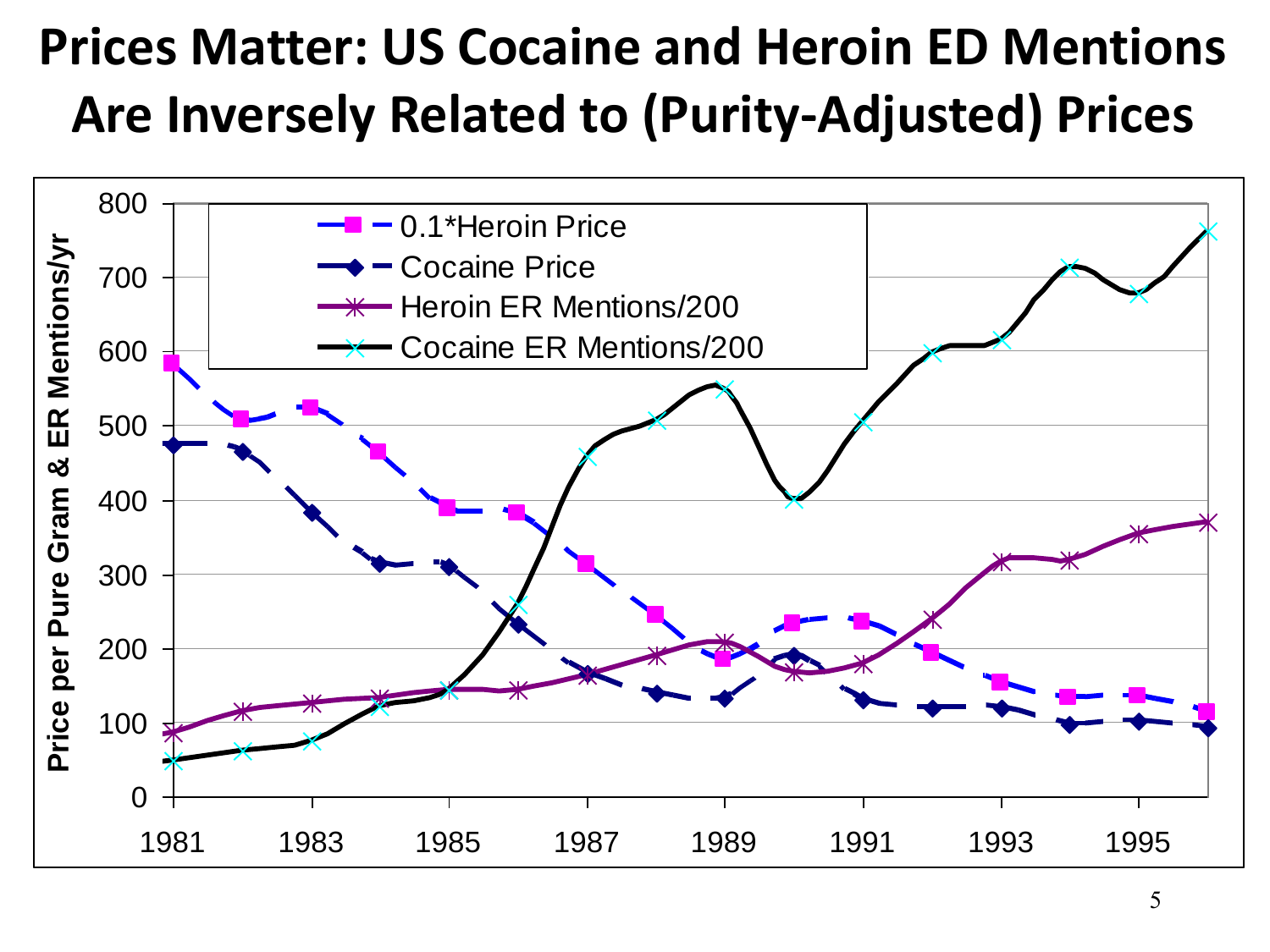#### **Price Raised to a Constant Elasticity Can Explain Most Variation in ED**

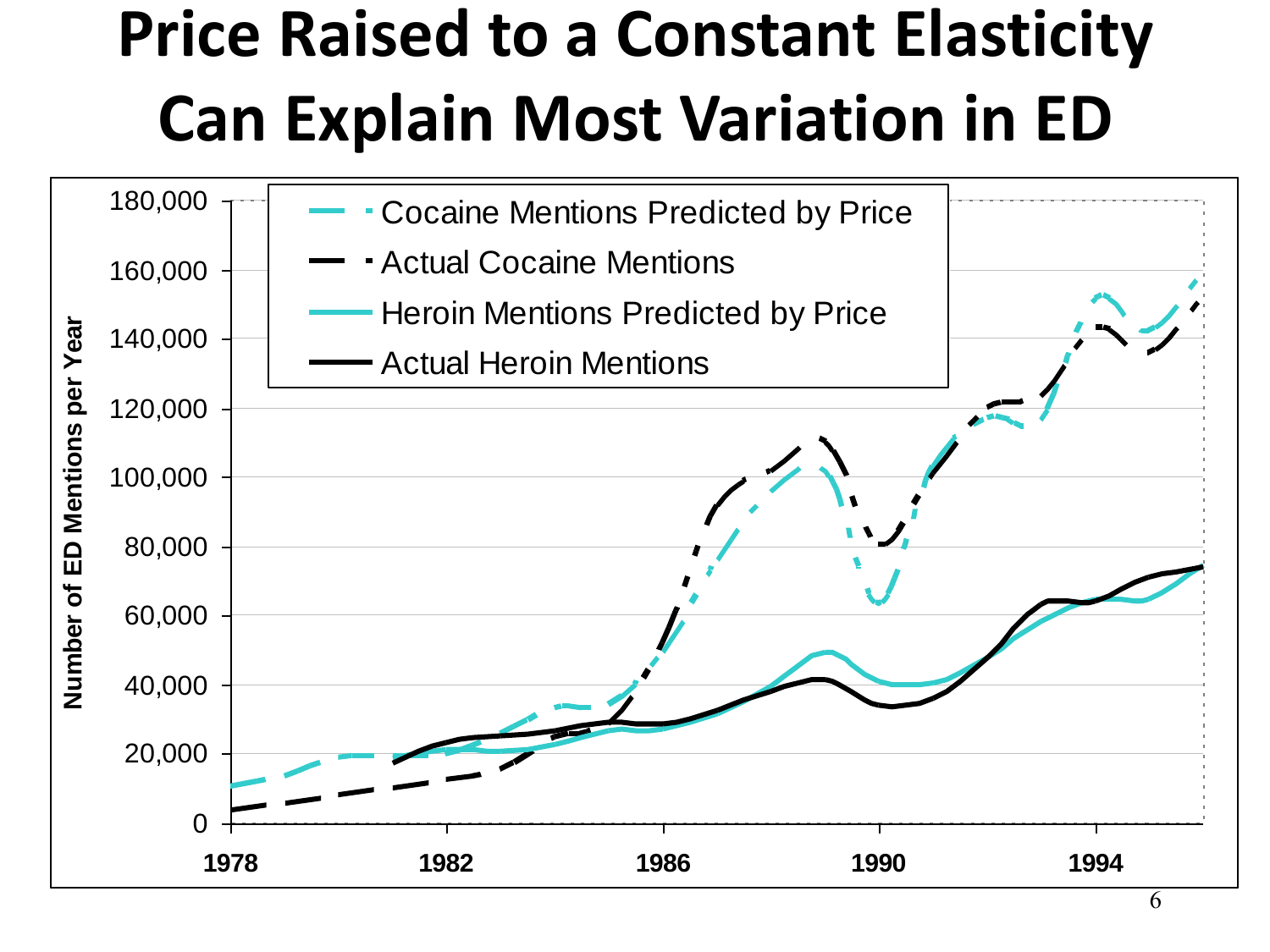### **#2: Two Theories for Why Drug Prices are So High – Both by Peter**

- Rejected theory: Monopoly power
	- Often there are few barriers to entry
	- Most of the markup happens at bottom of chain
		- 40-75% of retail price is wholesale-to-retail markup
	- Prices fell when Medellin "Cartel" was most powerful
- Structural consequences of product illegality
	- Reuter, Peter. *Disorganized crime: The economics of the visible hand*. Cambridge, MA: MIT press, 1983
- "Risks & Prices"
	- Reuter, P. and Kleiman, M.A., 1986. Risks and prices: An economic analysis of drug enforcement. *Crime and justice*, *7*, pp.289-340.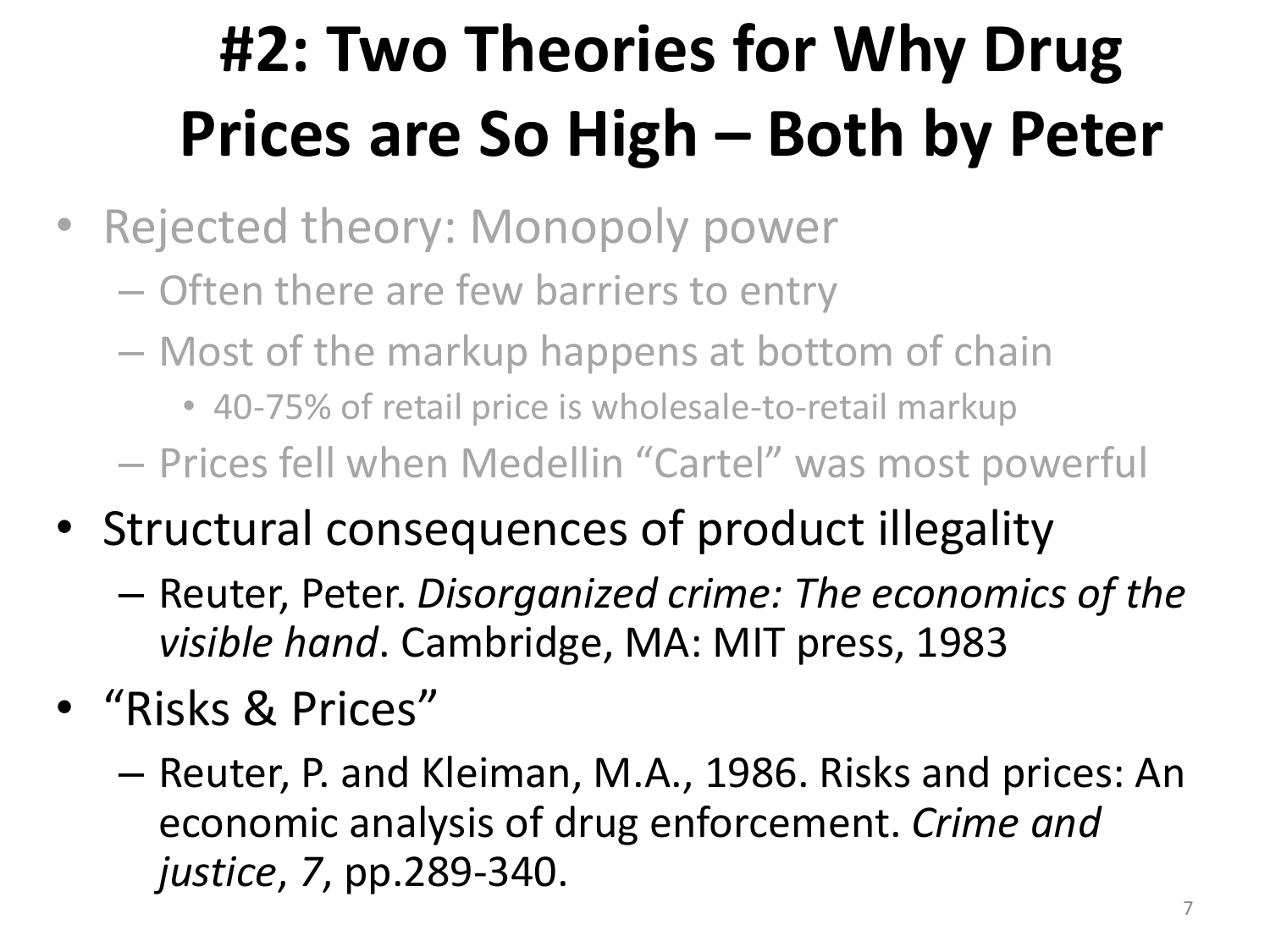### **Structural Consequences of Product Illegality**

- Need to avoid arrest forces inefficient practices
	- Sales rates
		- 20 per day for street dealers
		- 20 per minute for grocery store checkout clerk
	- Cost to package for retail sale
		- \$0.08 \$0.20 to package a 0.1 gram vial of crack
		- \$0.006 \$0.008 to buy 2.85 gram of packet of sugar
	- Scale of growing operations
		- 99 plants common under prohibition (so < 1,000 sq. ft.)
		- 3,267 sq. ft. (average of 8 commercial MJ growers in 2013)
		- 1,000,000 sq. ft. (Aphria's Lemington, ON greenhouses)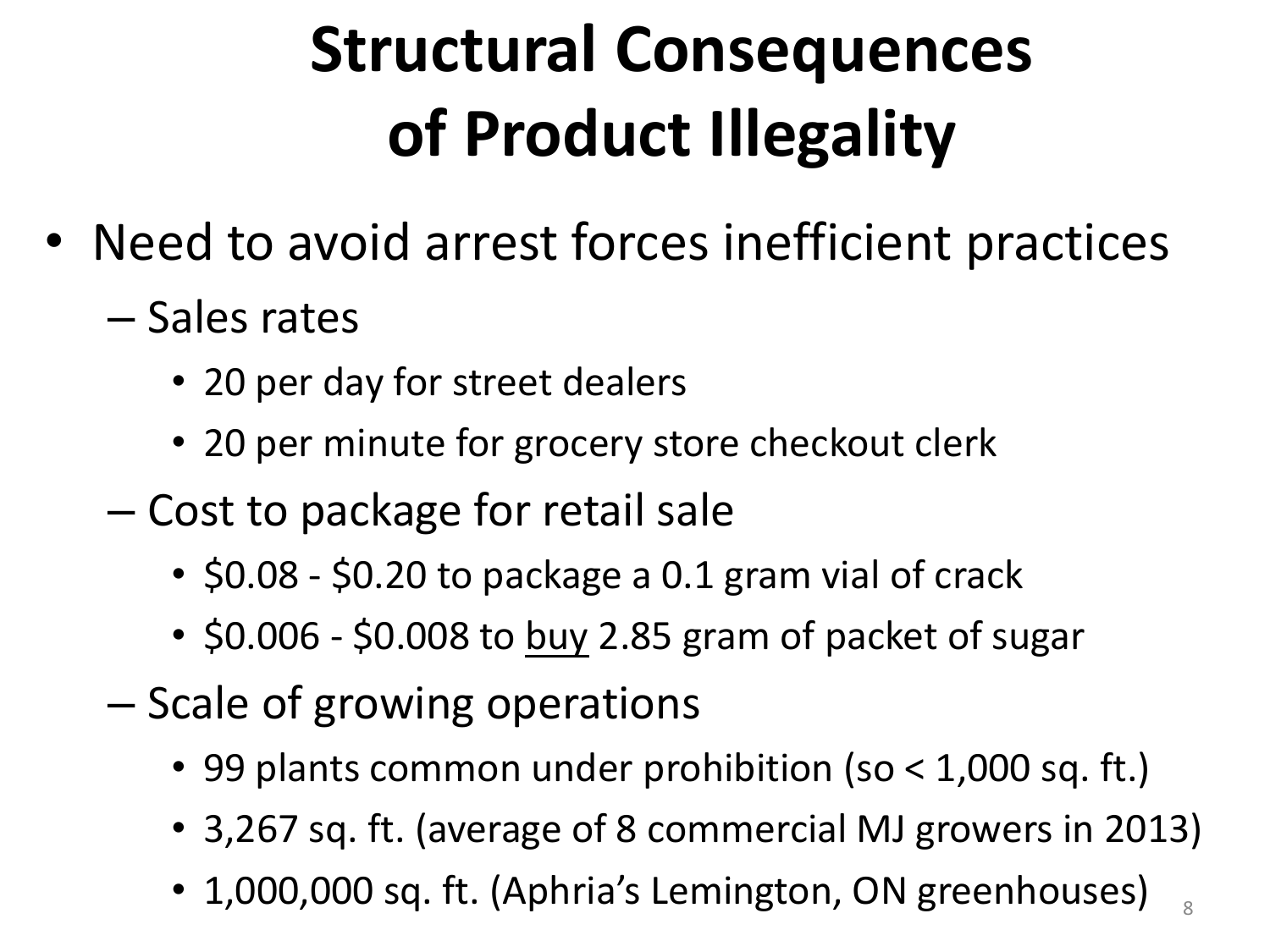## **Risks & Prices**

- Competitive markets imply zero rents (aka "economic" profits)
	- Prices should be explainable by costs
- High money (aka "accounting") profits compensate dealers for risks, notably of violence, arrest, and incarceration
- Theory of "compensating differentials" is common
	- Dates at least to Smith, Adam (1776)
	- A 2002 estimate for the US economy as a whole was \$6,600 per 1-in-1000 chance of death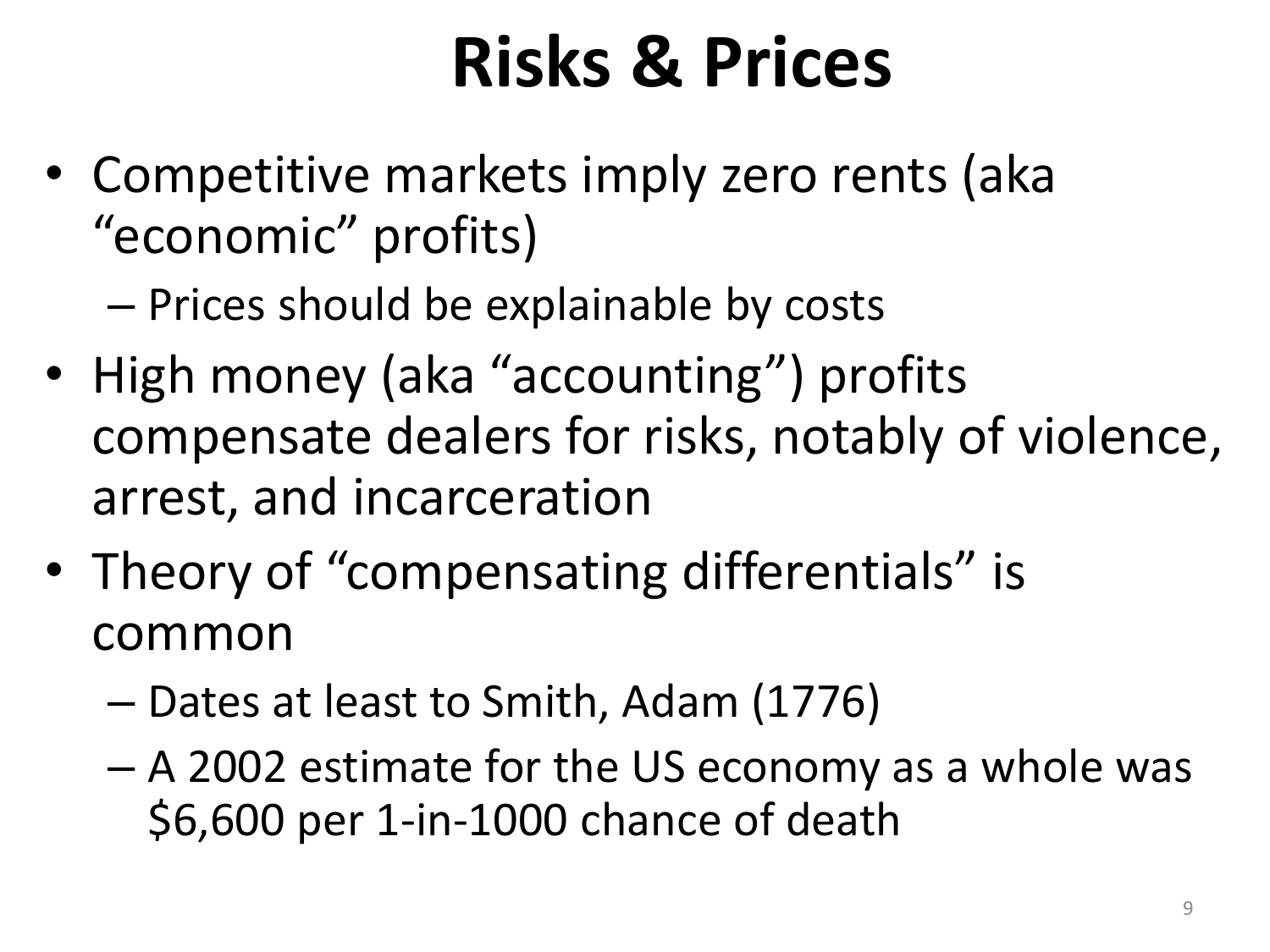### **Good News! Risks & Prices Can Explain 5High Levels of Drug Prices Circa 1990**

Table 1: Estimates of Magnitude of Cost Components for Cocaine Sold at Retail, 1990

| Wholesale Price in Colombia                | $1\%$         |
|--------------------------------------------|---------------|
| Importing of drug                          | 12%           |
| Retail labor                               | 13%           |
| Higher-level labor                         | $\sim 3\%$    |
| Drug and asset seizures                    | $8 - 11\%$    |
| Money laundering fees                      | $2 - 4\%$     |
| Packaging, Processing, and Inventory Costs | $\sim$ 2%     |
| Compensation for risk of prison            | 23.6%         |
| Compensation for physical risk             | 33%           |
| <b>Total</b>                               | ${\sim}100\%$ |
|                                            |               |

• Caulkins, J.P. and Reuter, P., 1998. What price data tell us about drug markets. *Journal of drug issues*, *28*(3), pp.593-612.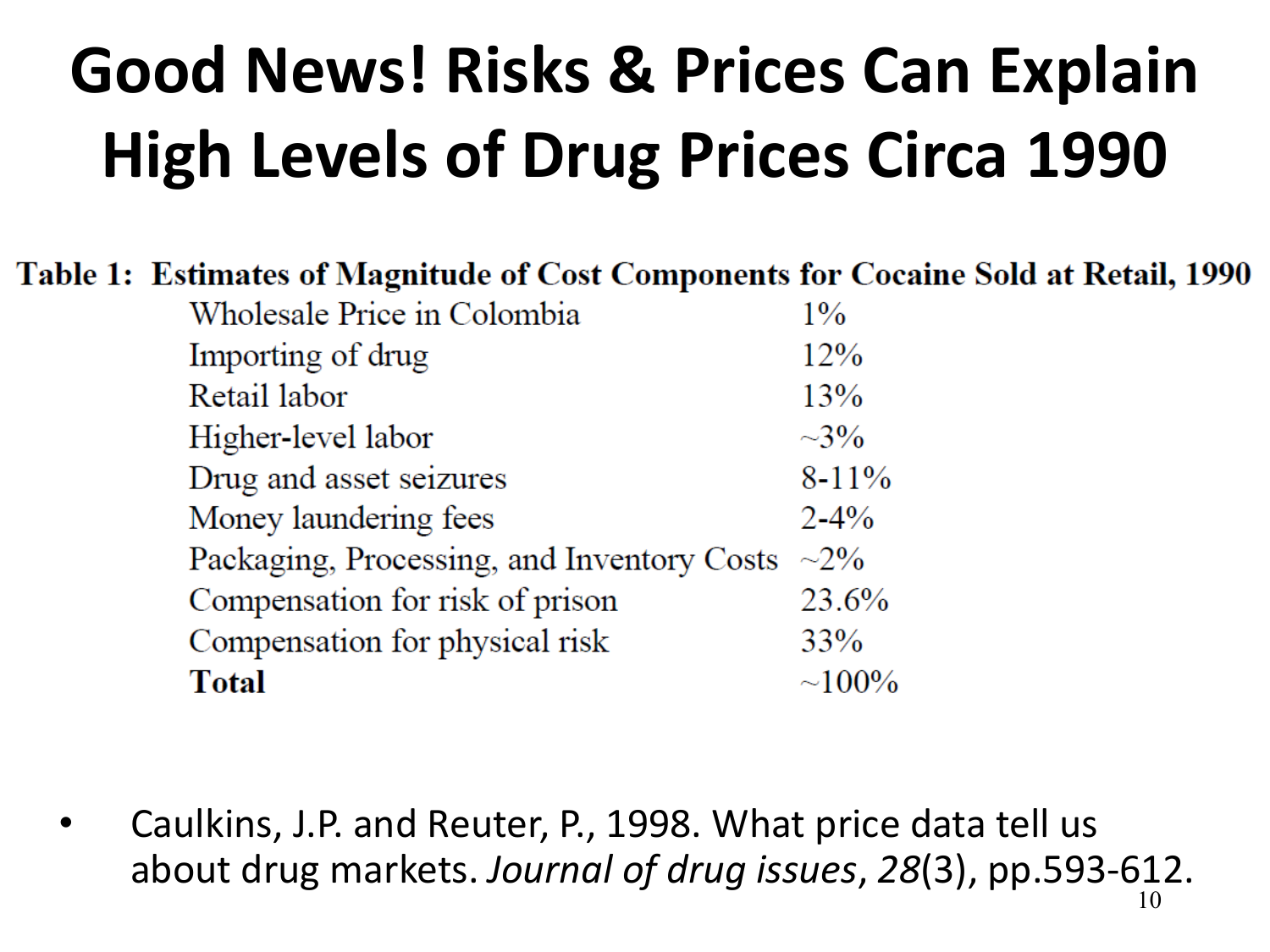#### **Good News! Risks & Prices Can Explain 5 High Levels of Drug Prices Cir** Mark up from **Mark up from \$1,500/kg in Colombia**

| Table 1: Estimates of Magnitude of Cost Components for Cocal<br>Wholesale Price in Colombia<br>Importing of drug | $1\%$<br>12% | to \$15,000/kg at<br>import is 12% of<br>\$110/gm retail price |
|------------------------------------------------------------------------------------------------------------------|--------------|----------------------------------------------------------------|
| Retail labor                                                                                                     | 13%          | Value dealers' time                                            |
| Higher-level labor                                                                                               | $\sim$ 3%    | at \$7 per hour                                                |
| Drug and asset seizures                                                                                          | $8 - 11\%$   | $(514/hr$ in 2019 \$)                                          |
| Money laundering fees                                                                                            | $2 - 4\%$    |                                                                |
| Packaging, Processing, and Inventory Costs $\sim$ 2%                                                             |              |                                                                |
| Compensation for risk of prison                                                                                  | 23.6%        |                                                                |
| Compensation for physical risk                                                                                   | 33%          |                                                                |
| <b>Total</b>                                                                                                     | $\sim$ 100%  |                                                                |
|                                                                                                                  |              |                                                                |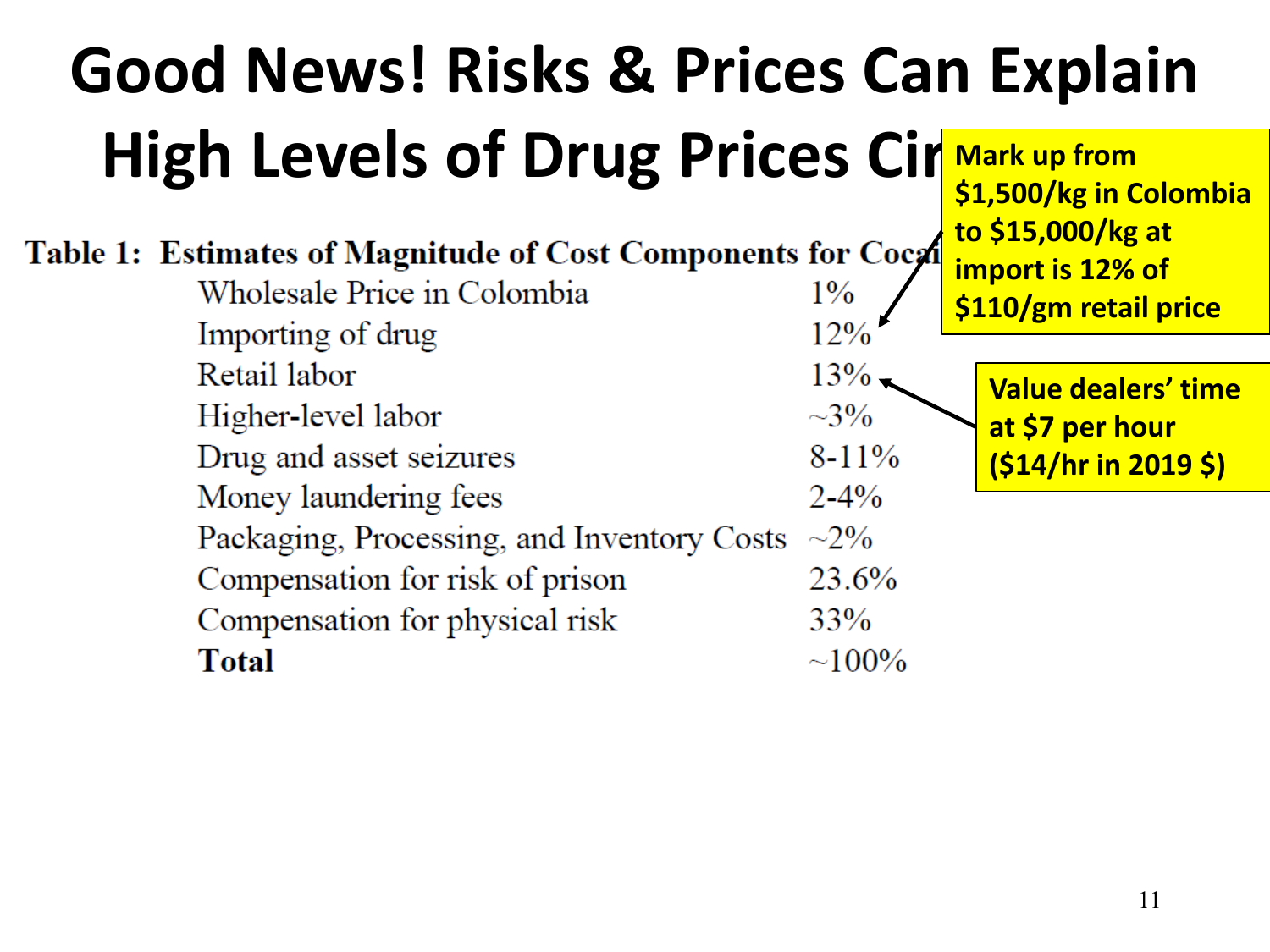### **Good News! Risks & Prices Can Explain 5 High Levels of Drug Prices Circa 1990**

#### Table 1: Estimates of Magnitude of Cost Components for Cocaine Sold at Retail, 1990

Wholesale Price in Colombia  $1\%$ Importing of drug  $12%$ Retail labor  $13%$ **325,000 incarcerated at**   $\sim 3\%$ Higher-level labor **\$43,500 compensation**  Drug and asset seizures  $8 - 11\%$ **per year divided by**   $2 - 4\%$ Money laundering fees **\$60B total sales** Packaging, Processing, and Inventory Costs  $\sim$ 2% Compensation for risk of prison 23.6% **Reuter et al. (1990)**  Compensation for physical risk  $33\%$ **estimate risks of Total**  $\sim 100\%$ **violence ~1.4 times** 

**the risks of prison**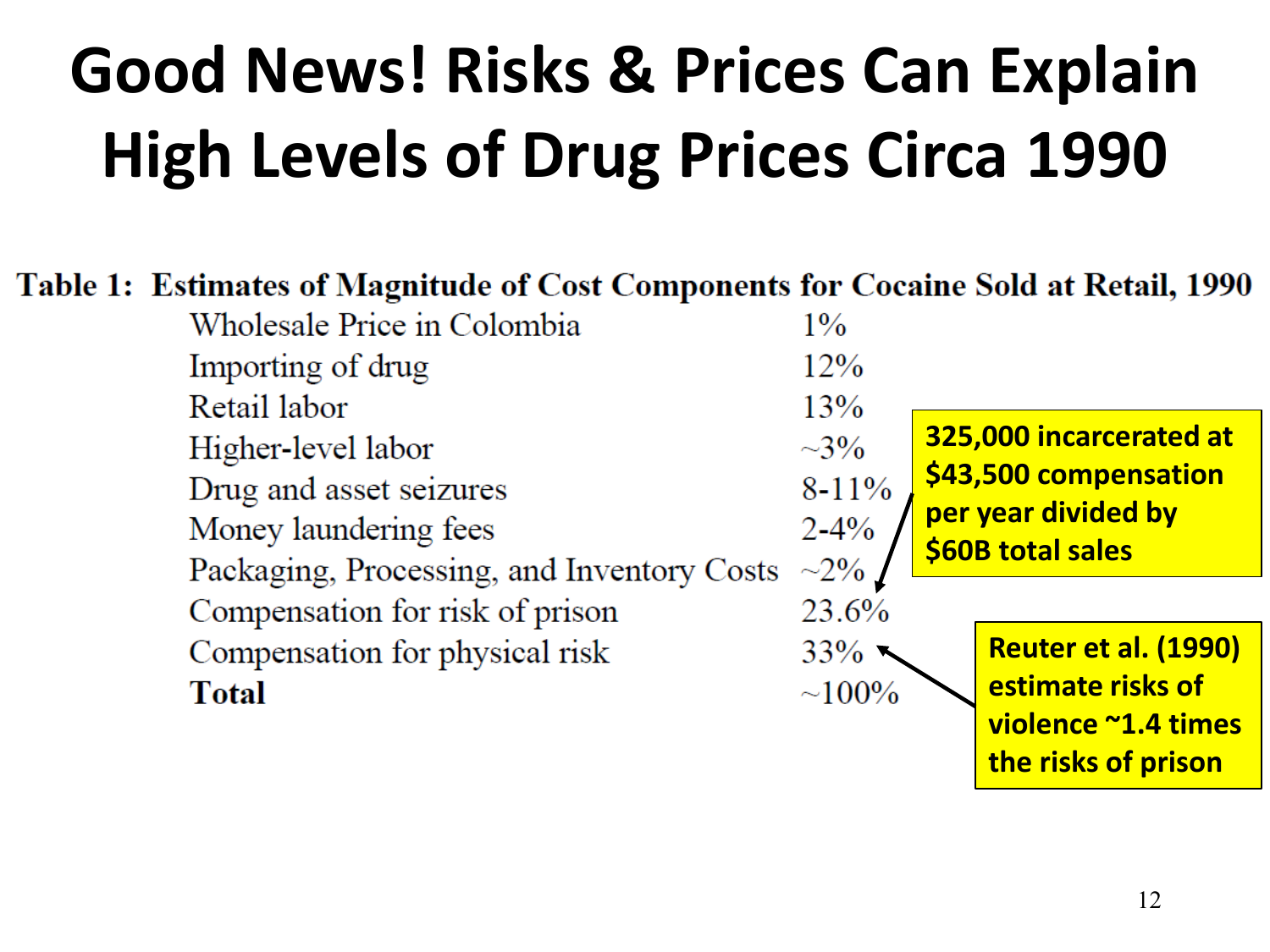### **Good News! Risks & Prices Can Explain 5 High Levels of Drug Prices Circa 1990**

#### Table 1: Estimates of Magnitude of Cost Components for Cocaine Sold at Retail, 1990



**than 20% of retail price.**

13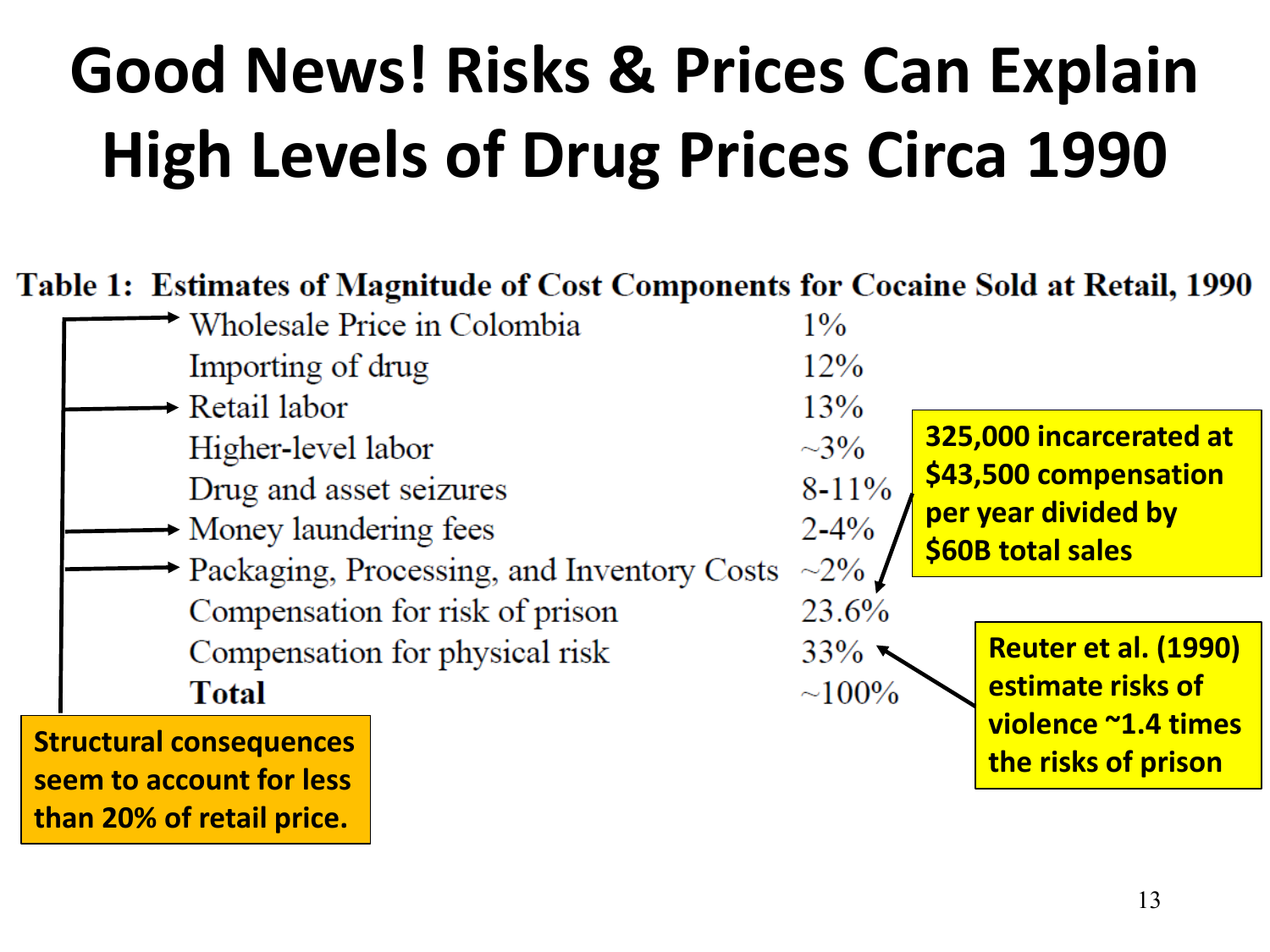#### **Bad News! Risks & Prices Cannot Explain Price Trends**

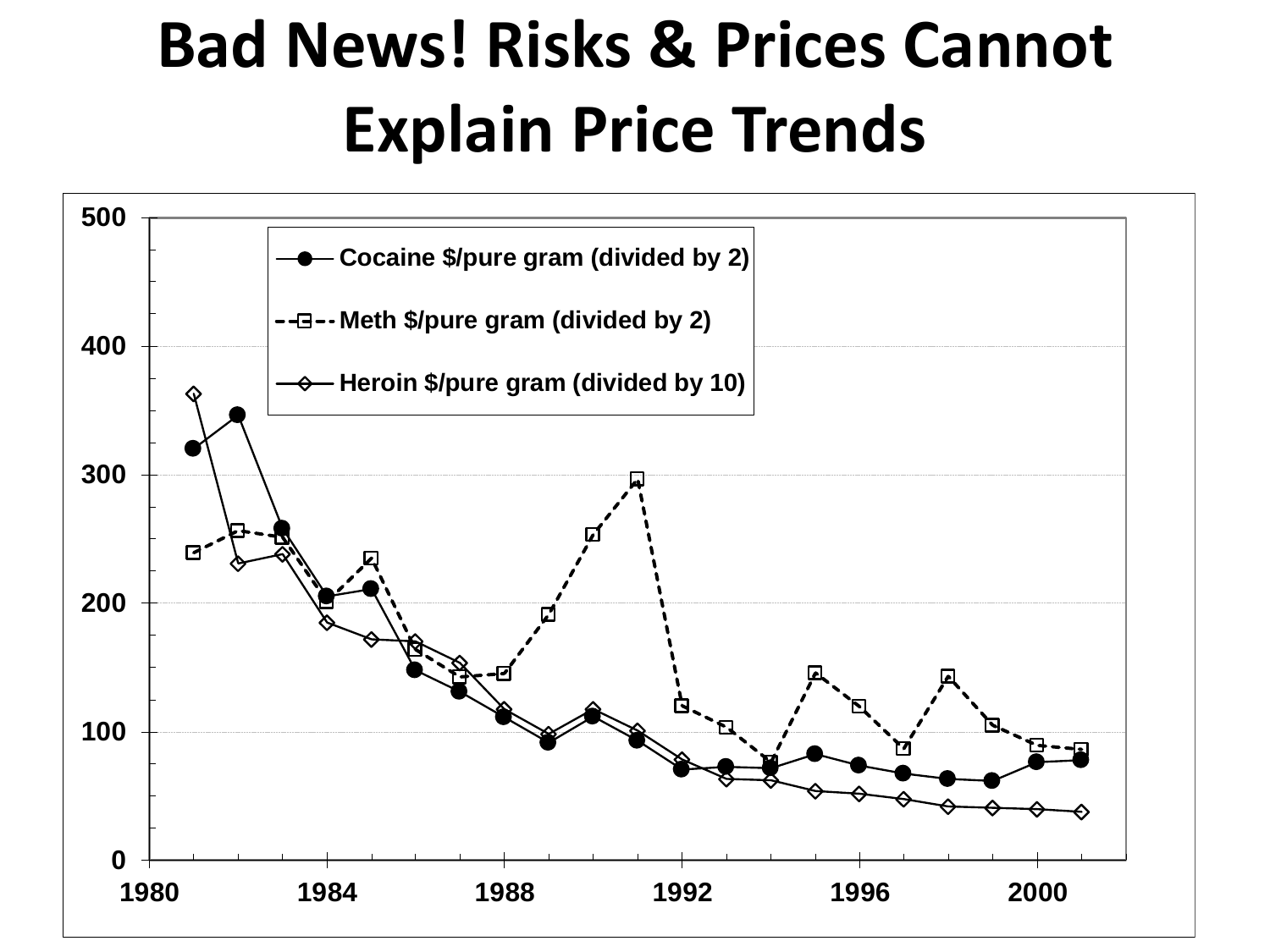#### **Prices Collapsed in the US During the 1980s Expansion in Drug Enforcement**

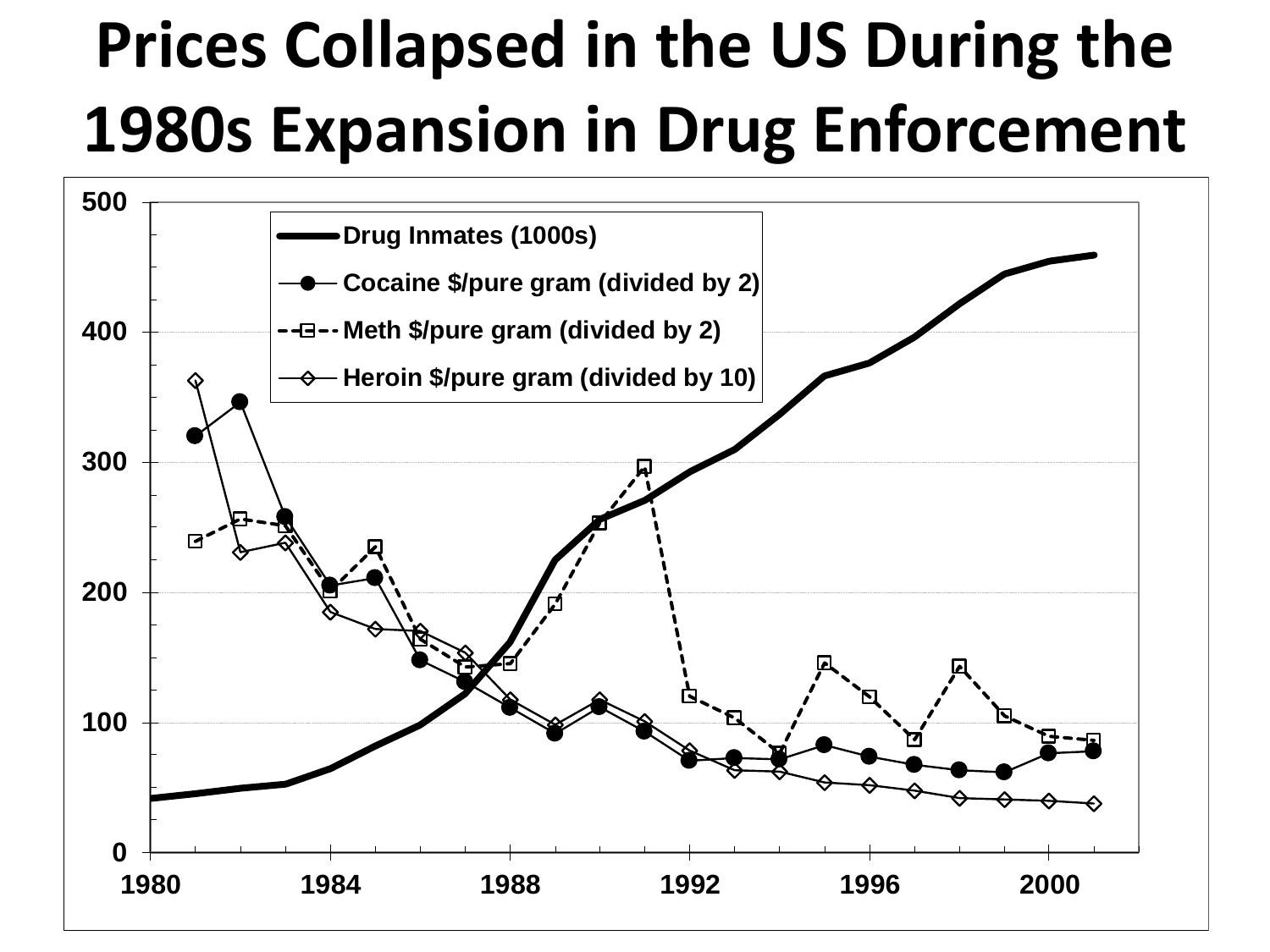#### **Prices Collapsed in the US During the 1980s Expansion in Drug Enforcement <sup>5</sup>**

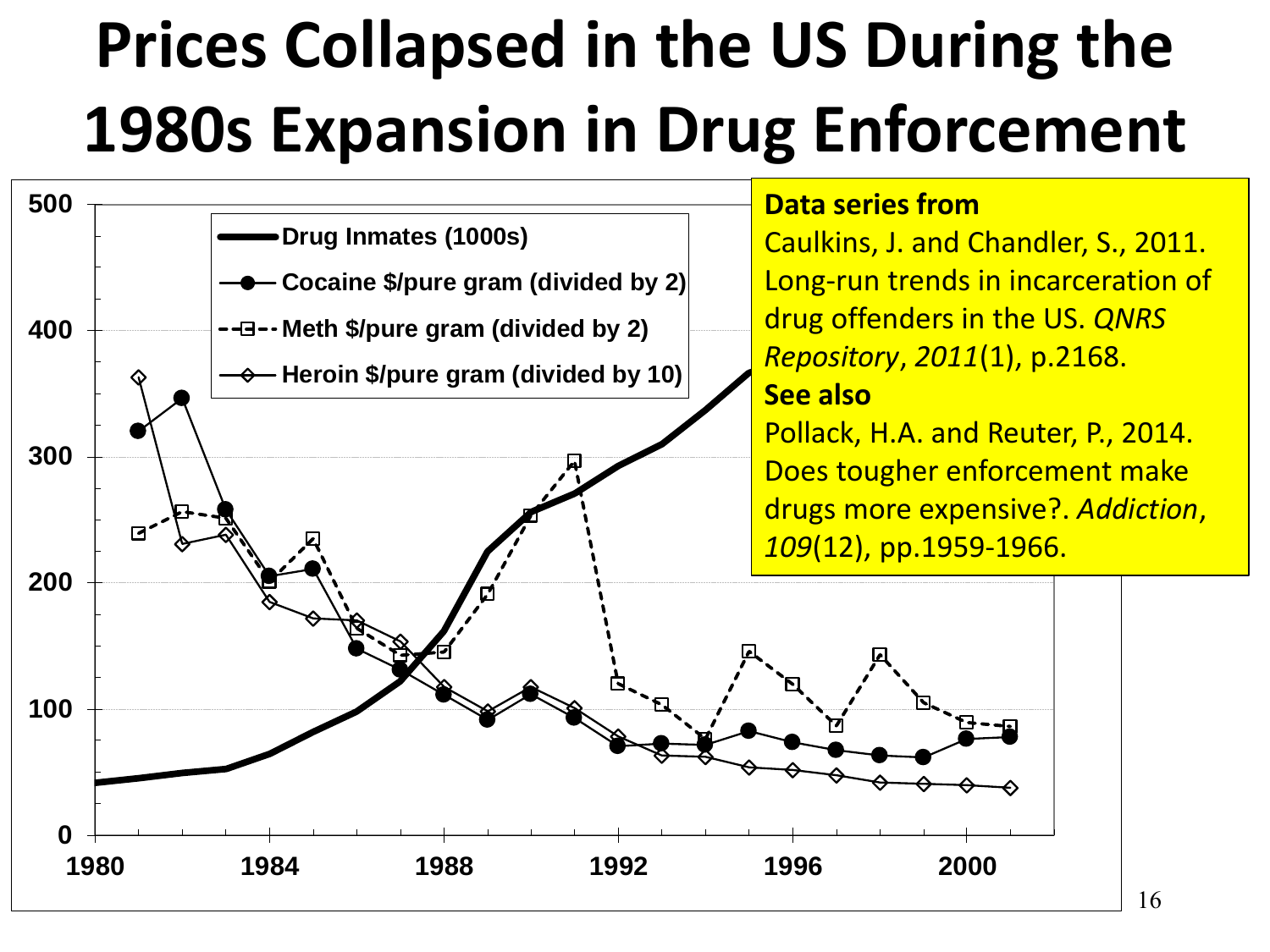#### **Caveats**

- US squanders a lot of imprisonment on people who are cheap to replace
- Risks and prices theory is about risk per market participant, not aggregate punishing
- Maybe prices would have fallen even faster in the absence of enforcement ramp up
	- Kuziemko and Levitt (2004) An Empirical Analysis of Imprisoning Drug Offenders. *JPE,* 88, 2043-2066.
	- Rydell et al. (1996) predict similar to K&L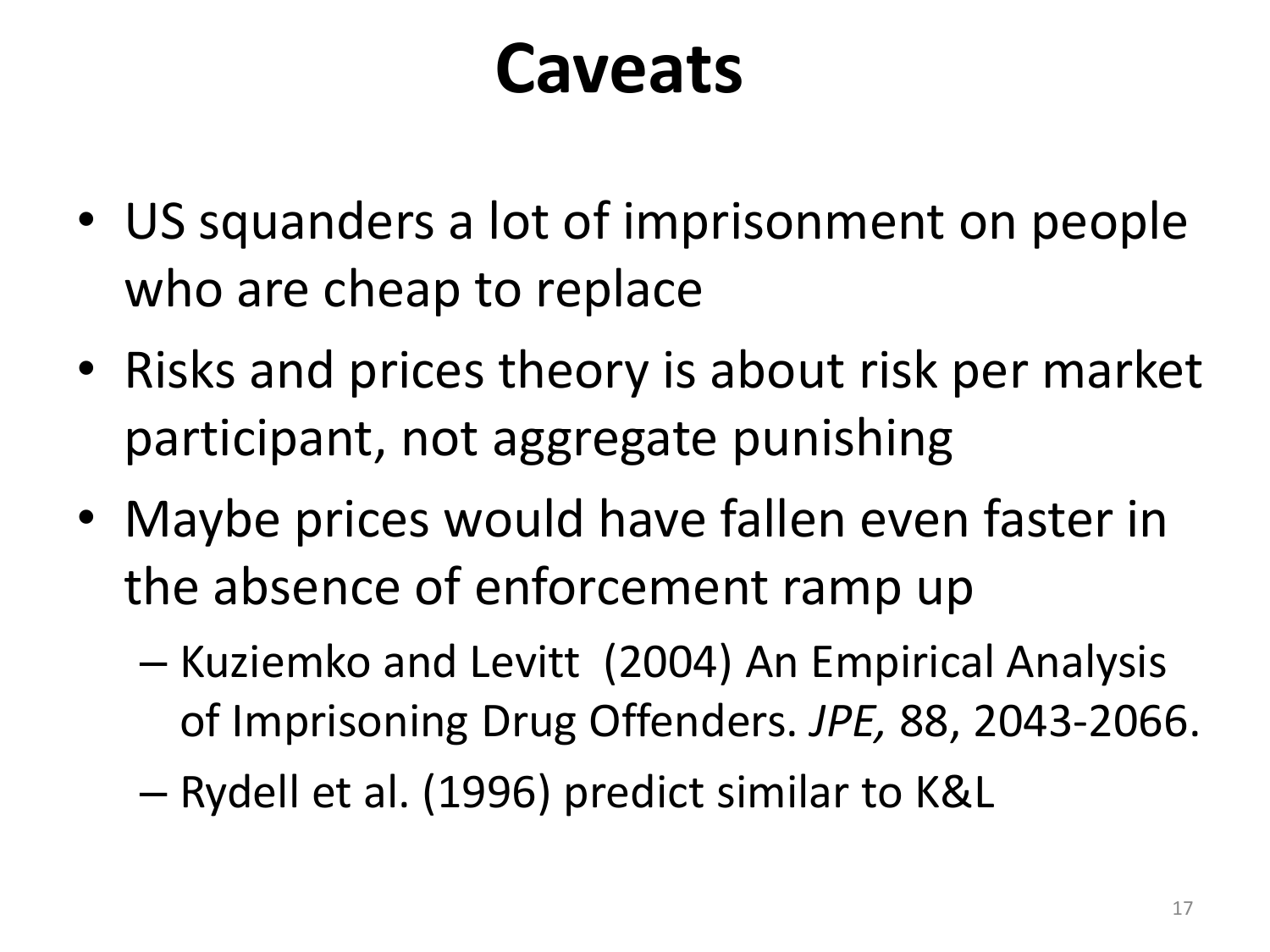## **#3: Lessons Drawn from Failure of Risks & Prices Theory Are Many**

- Eschew long mandatory minimum sentences
	- Caulkins, J.P. and Reuter, P., 2017. Dealing more effectively and humanely with illegal drugs. *Crime and justice*, *46*(1), pp.95-158.
- Free law enforcement to mold market into less destructive forms
	- Caulkins, J. and Reuter, P., 2009. Towards a harmreduction approach to enforcement. *Safer Communities*, *8*(1), pp.9-23.
- Hate all law enforcement
- Legalize drugs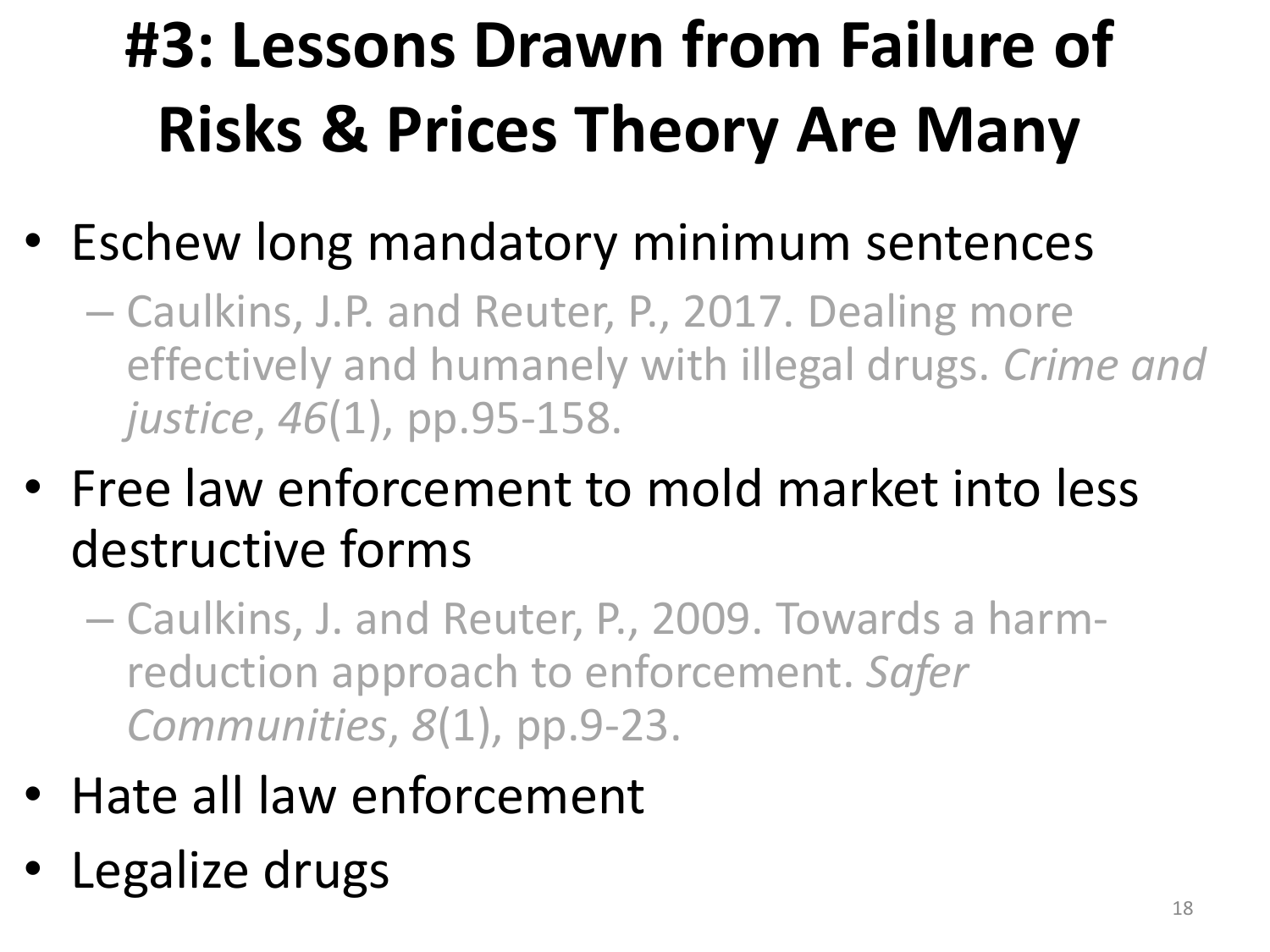#### **#4: What Cannabis Legalization Says about Structural Consequences**

- Note: Cannabis prices in the U.S. were never about risk compensation
	- Not a very violent market
	- Cannabis accounted for at most 10% of incarceration but 40-50% of retail market value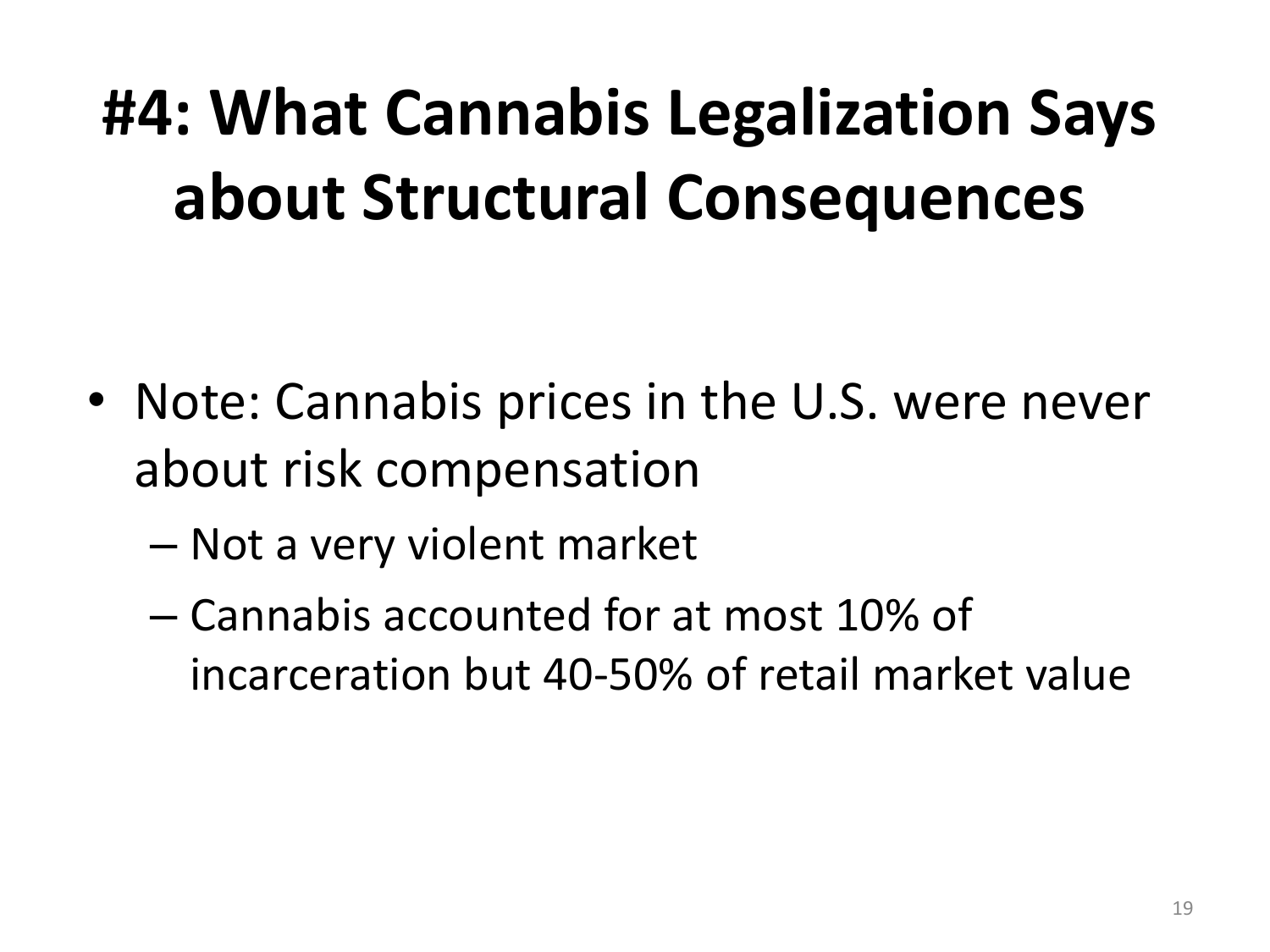#### **"Iron Law of Prohibition" is Wrong Potency Rose with Policy Liberalization**

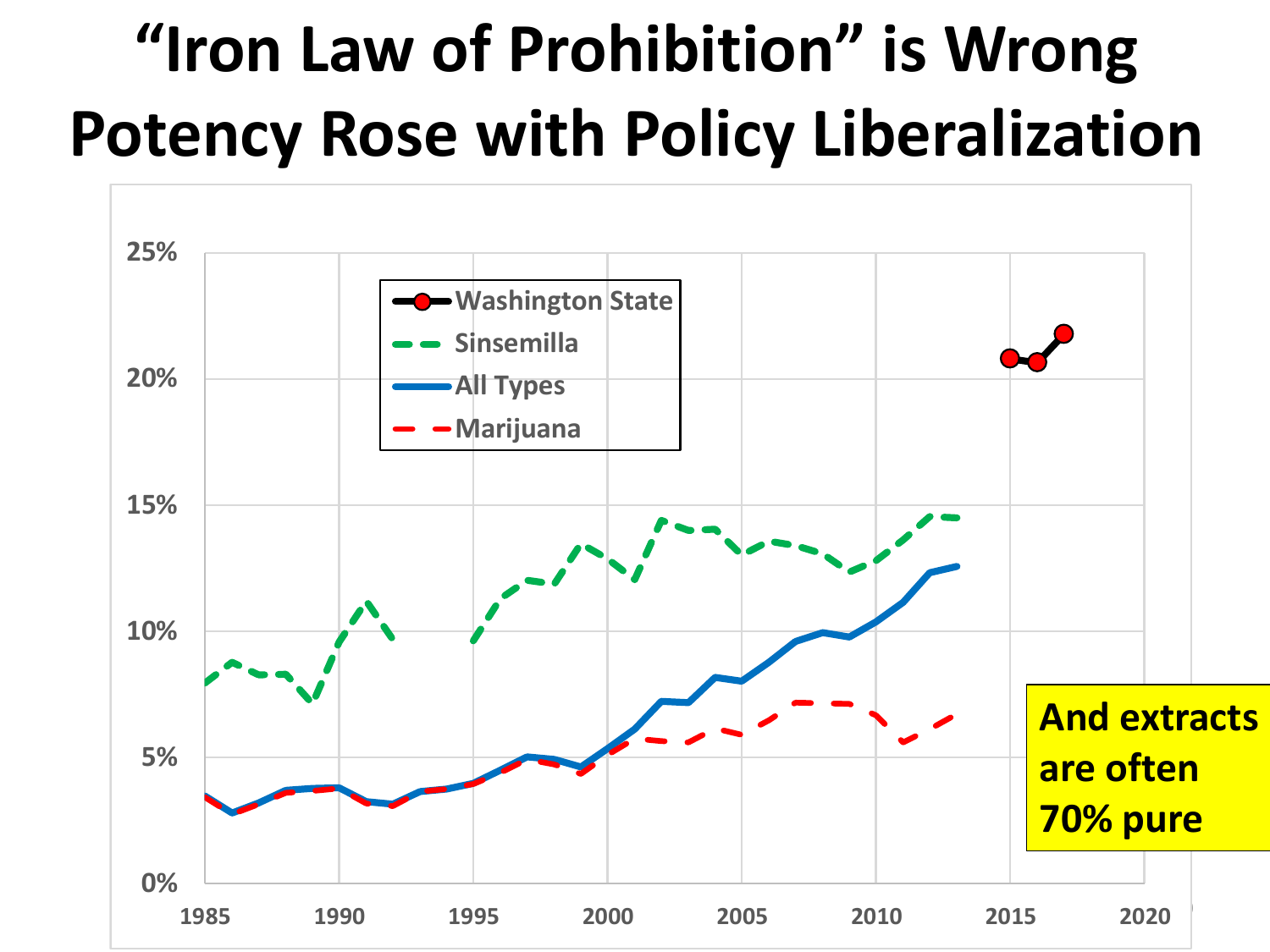#### **Price Declines of Marijuana in WA State**

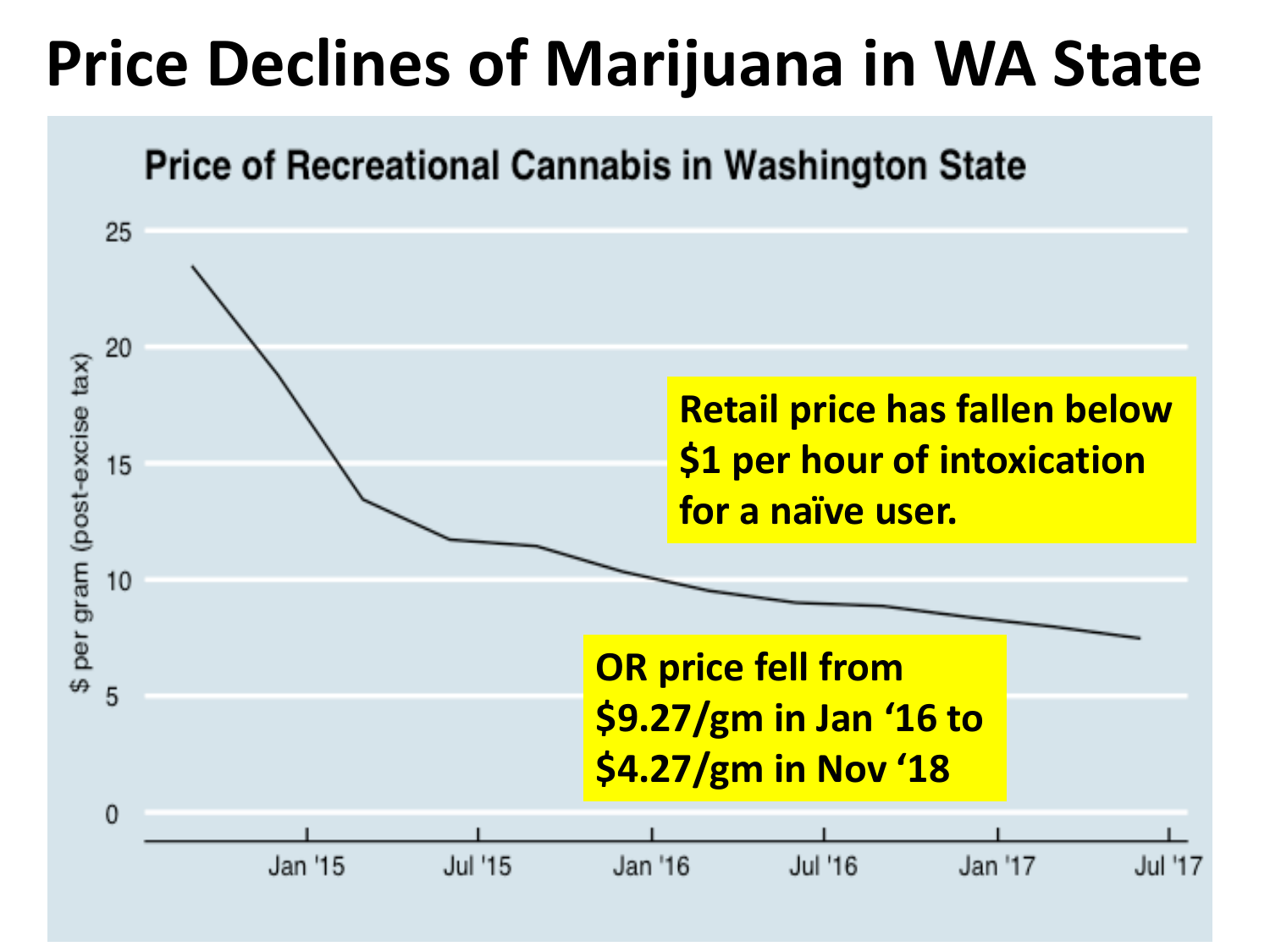#### **Wholesale Price Declines**





#### Average Wholesale Cannabis Prices Versus One Year Ago

Current Average Wholesale Cannabis Price By State



Note: Volume weighted averages derived from wholesale transactions for all grow types (i.e., indoor, greenhouse and outdoor) and market types (i.e., medical and adult use). Source: Cannabis Benchmarks

Copyright 2018 Marijuana Business Daily, a division of Anne Hollar

#### **National spot index declines about 2.5% per month, compounded.**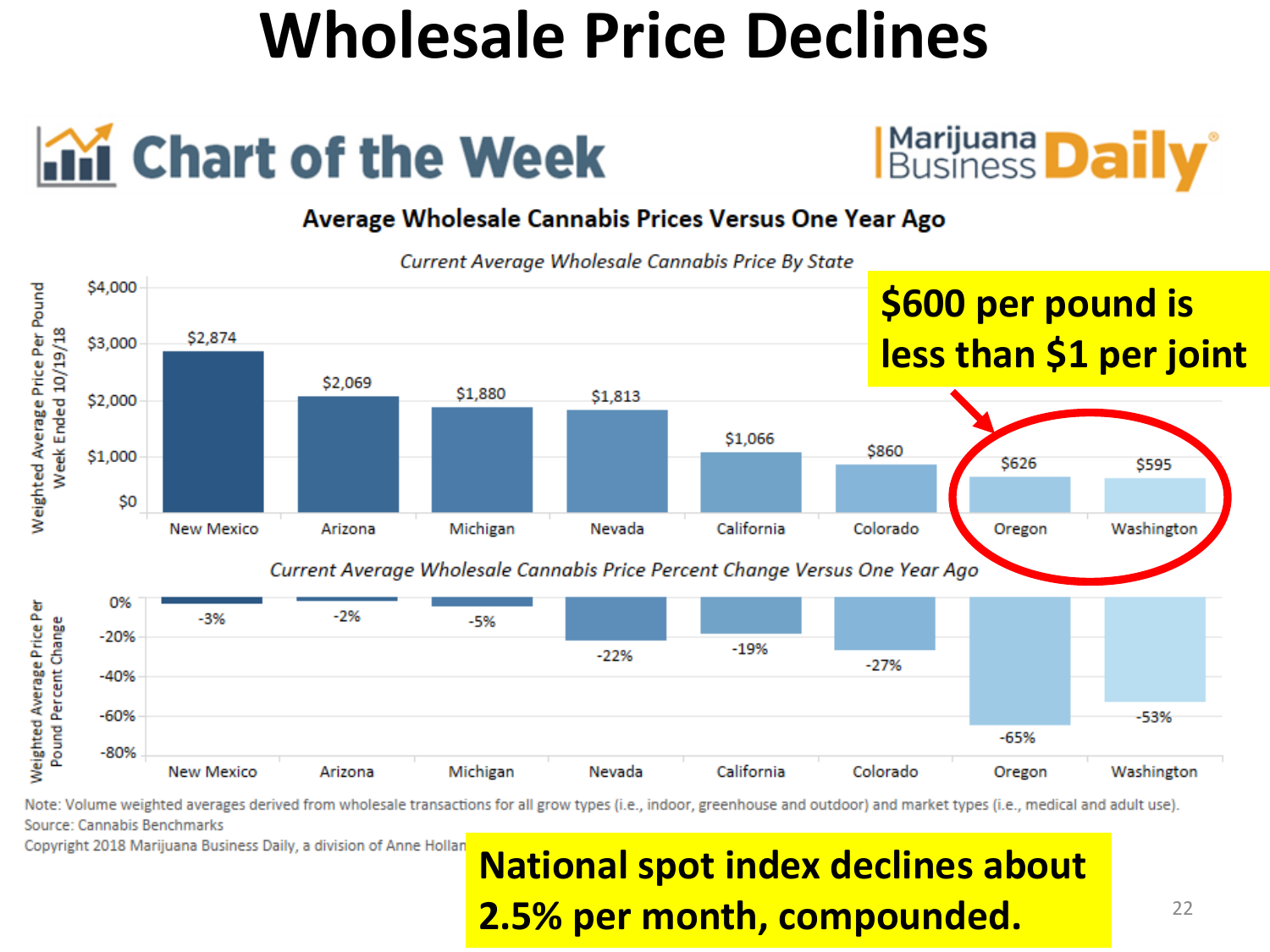#### **Production Costs Are Falling**

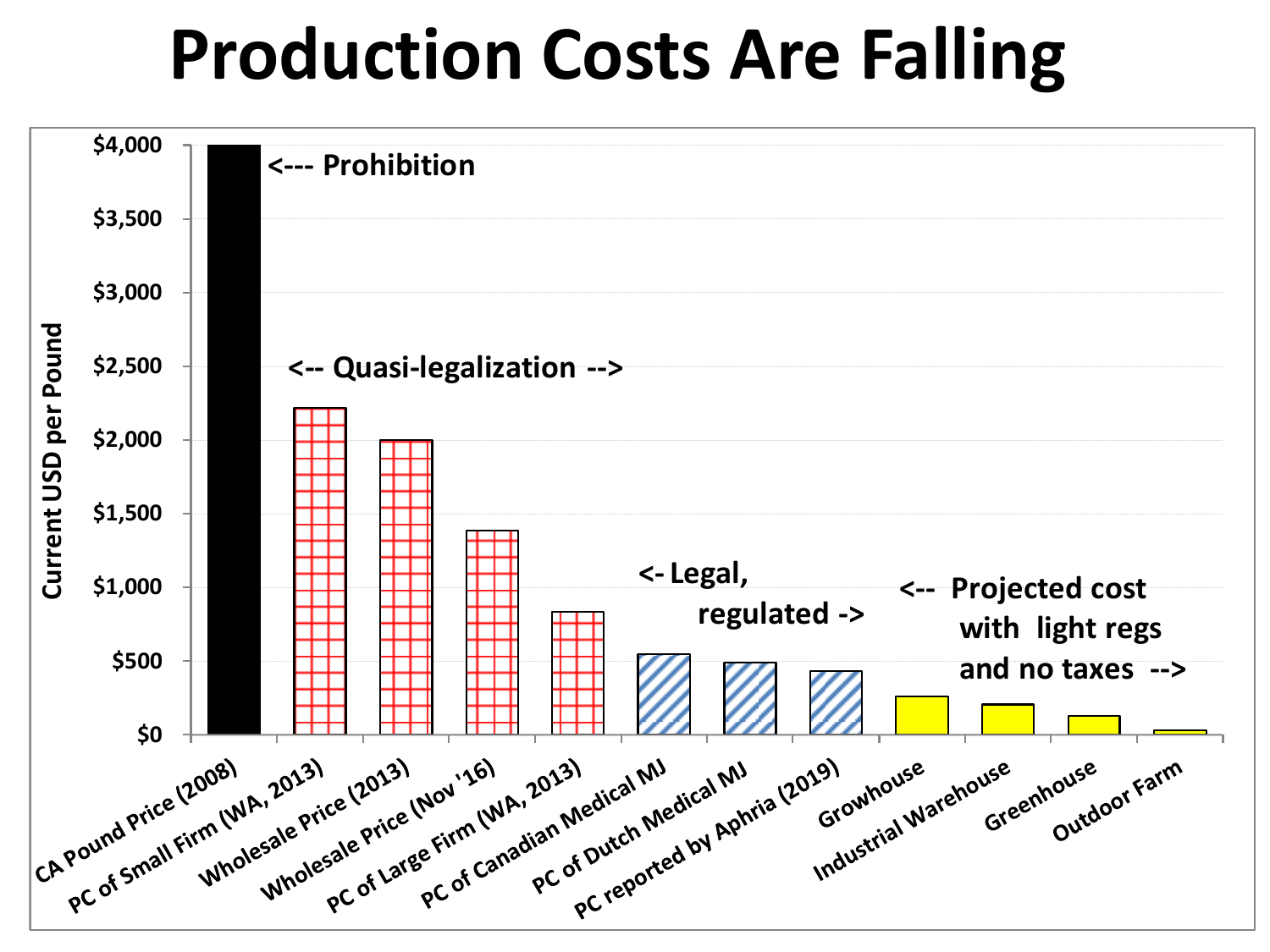## **Simple Math of Legal Production**

- **Current retail cannabis price is ~\$10 per gram**
- **Could production cost fall to ~\$10 per pound?**
	- $-$  Cannabis yields  $\sim$ 1,000 pounds per acre
	- Production cost for tomatoes is \$10,000 per acre
	- $-$  That'd be ~\$0.02 per gm, or ~\$0.01 \$0.02 per joint

**Long-run profitability requires getting consumers to pay much more than it costs to produce the product. Parallels with Starbucks & bottled water.**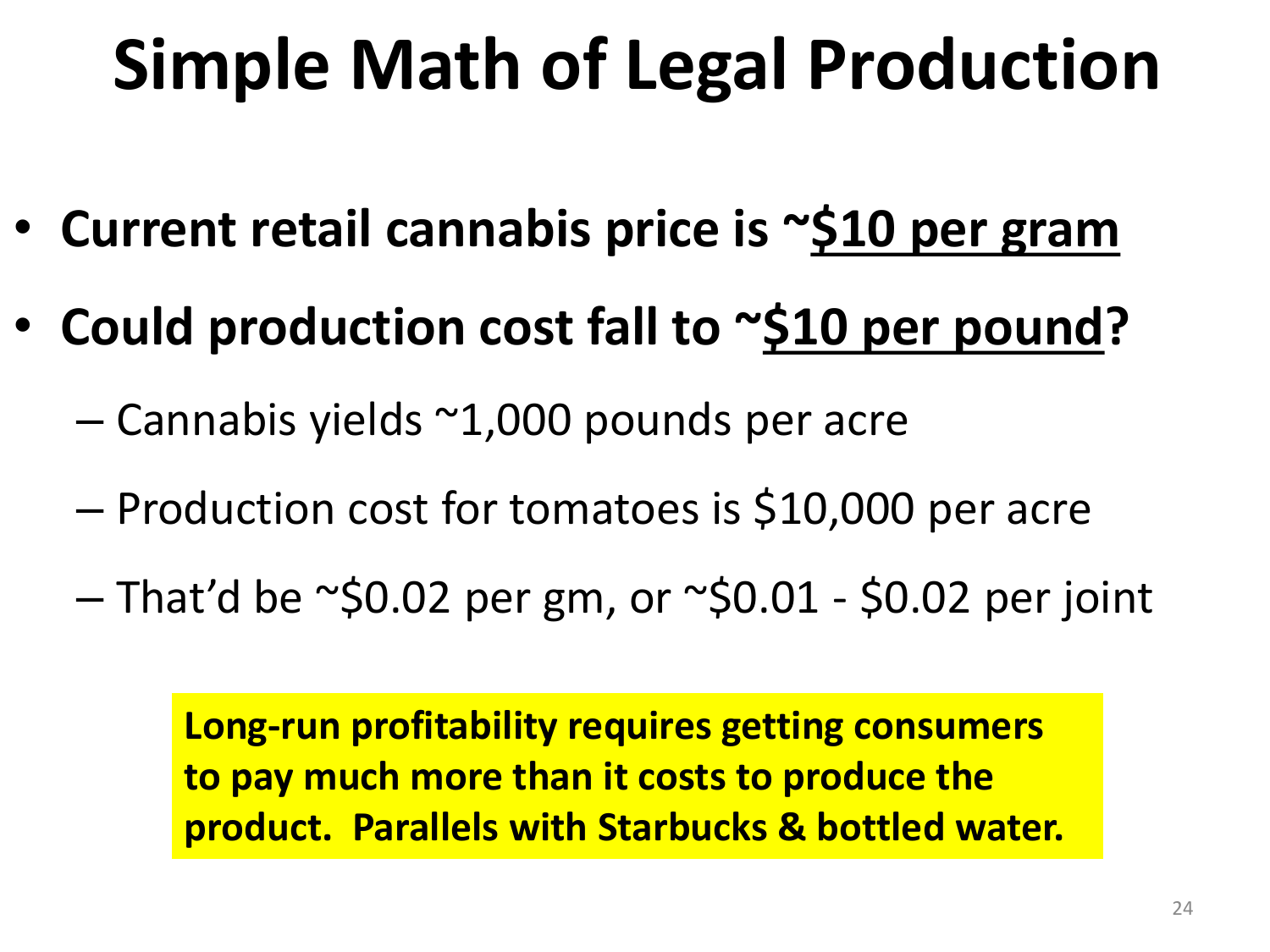### **Structural Consequences Repealed When Prohibition Was Repealed**

- Harness scale economies
	- Continuous not batch production
- Extract cannabinoids outside of flowers
- Tap skilled horticulturalists
	- Develop better strains
	- Modern agricultural science approach
- Offer a variety of products
- Develop brands and market them
- Increase retail sales per sales-staff hour